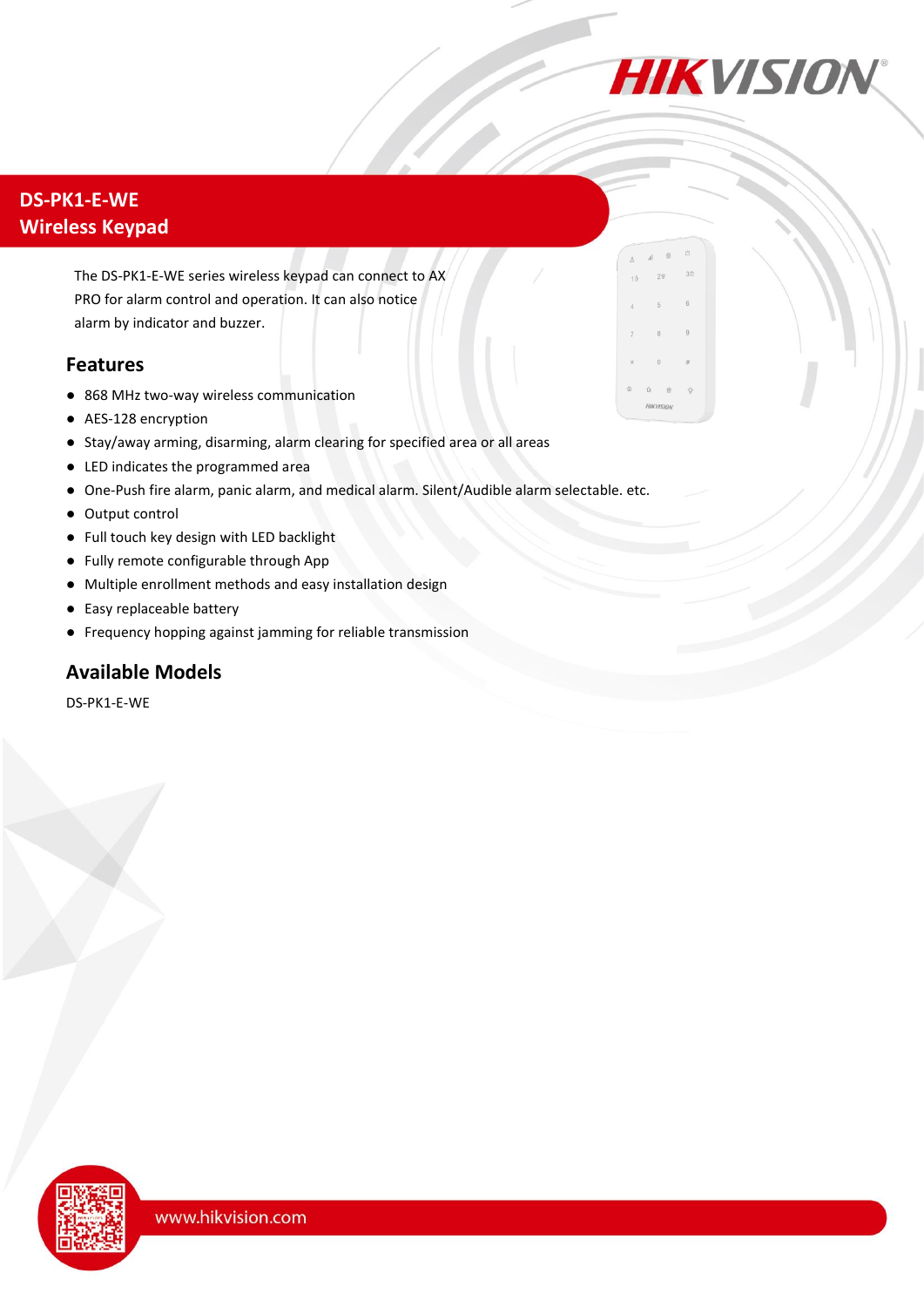

# **Specifications**

| <b>Model</b>           |                          | DS-PK1-E-WE                                                  |
|------------------------|--------------------------|--------------------------------------------------------------|
| <b>RF</b>              | Frequency                | 868 MHz                                                      |
|                        | Modulation               | 2GFSK                                                        |
|                        | <b>Distance</b>          | 1200m (open area)                                            |
| Interface & component  | Tamper switch            | Supported, front and rear panel tamper-proof                 |
|                        | Power switch             | Power on/off                                                 |
|                        | <b>Buzzer</b>            | Supported                                                    |
|                        | Indicator                | 4: fault (orange), enrollment/signal (red/green), arm(blue), |
|                        |                          | disarm(green) and alarm (red)                                |
|                        | <b>Backlight</b>         | white                                                        |
|                        | Key                      | Number key: 0 to 9                                           |
|                        |                          | Function key: *, #, stay arming, away arming, disarming,     |
|                        |                          | and output                                                   |
| Application & protocol | Protocol                 | Tri-X, two-way communication                                 |
| Electrical & battery   | <b>Power Consumption</b> | Quiescent current: 180 uA                                    |
|                        |                          | Max current: 251mA                                           |
|                        |                          | Voltage: 1.5 VDC                                             |
|                        | Battery type             | Four AA batteries                                            |
|                        | Battery life span        | Standby time more than two years                             |
| Others                 | Operation humidity       | 10% to 90% (No condensing)                                   |
|                        | Operation temperature    | -10 °C to +55 °C (-4 °F to +122 °F)                          |
|                        | Color                    | White                                                        |
|                        | Installation             | Screw mounting                                               |
|                        | Dimension (W x H x D)    | 140 (5.50") x 86 (3.38") x 22 (0.87") mm                     |
|                        | Weight                   | Without batteries: 151 g (5.33 oz), and 23 g (0.81 oz)each   |
|                        |                          | battery                                                      |